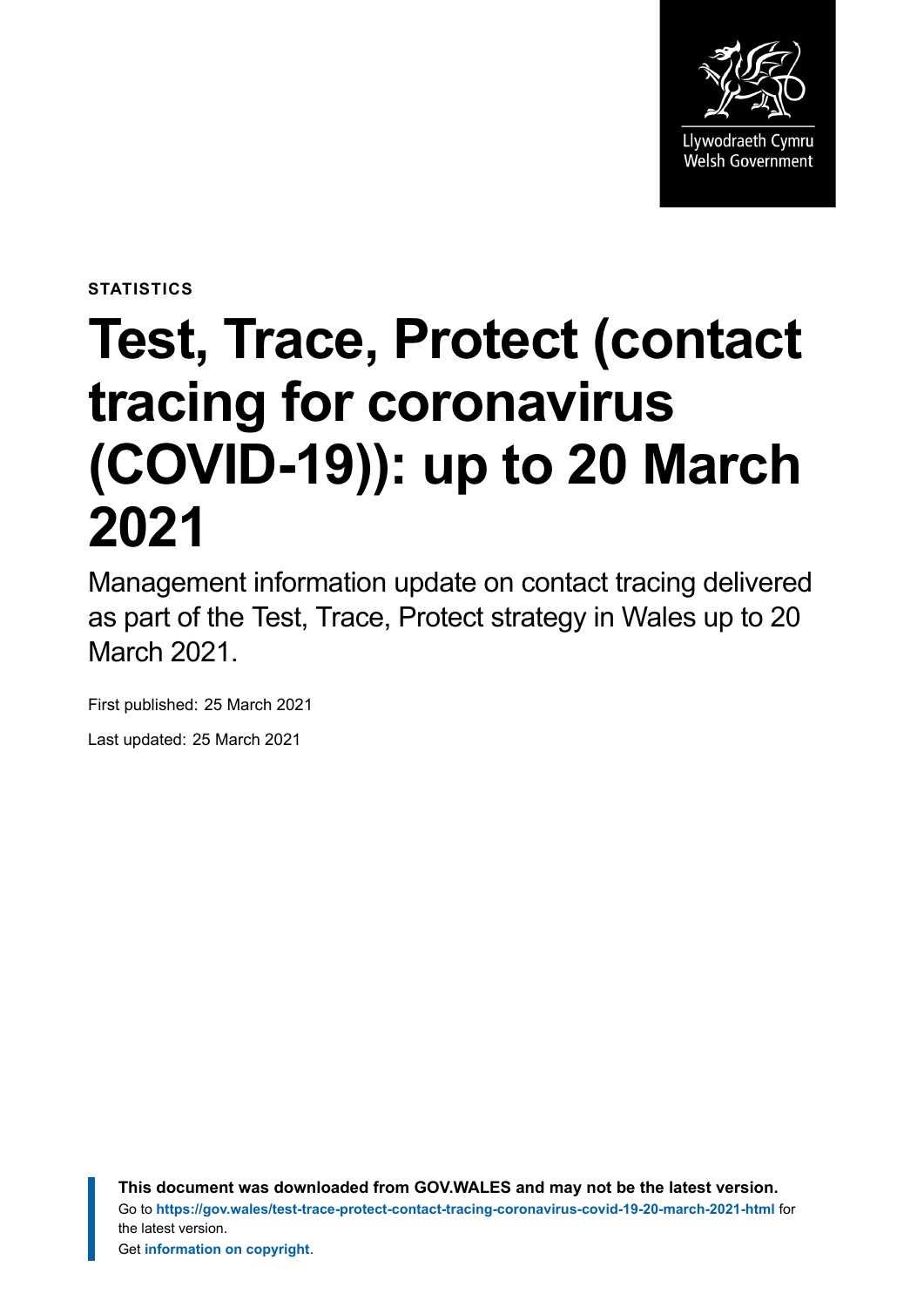# **Contents**

**[What is contact tracing?](#page-1-0) [Main results](#page-3-0) [Time taken to reach positive cases and close contacts](#page-9-0) [Data for 1 to 21 June 2020](#page-10-0) [Quality and methodology information](#page-10-1) [Contact details](#page-15-0)**

# <span id="page-1-0"></span>**What is contact tracing?**

Contact tracing is an important part of the Welsh Government's **[Test, Trace,](https://gov.wales/test-trace-protect) [Protect strategy](https://gov.wales/test-trace-protect)**. The strategy is being delivered through the NHS Wales Test, Trace, Protect service.

As soon as people start to display symptoms of coronavirus (COVID-19), they should arrange to take a test as quickly as possible whilst they and members of their household self-isolate. On receiving a positive result people are asked to support the NHS Wales Test, Trace, Protect service by reporting their recent contacts to the local contact tracer so that they can be contacted and notified to self-isolate (and take a test if they too are displaying symptoms), to help stop the spread of the virus.

It may not be possible to trace all individuals referred to the contact tracing service. For various reasons contact details will not have been provided for some individuals and others may not have responded to calls, texts or emails from tracing teams. The proportion of positive cases that were eligible for follow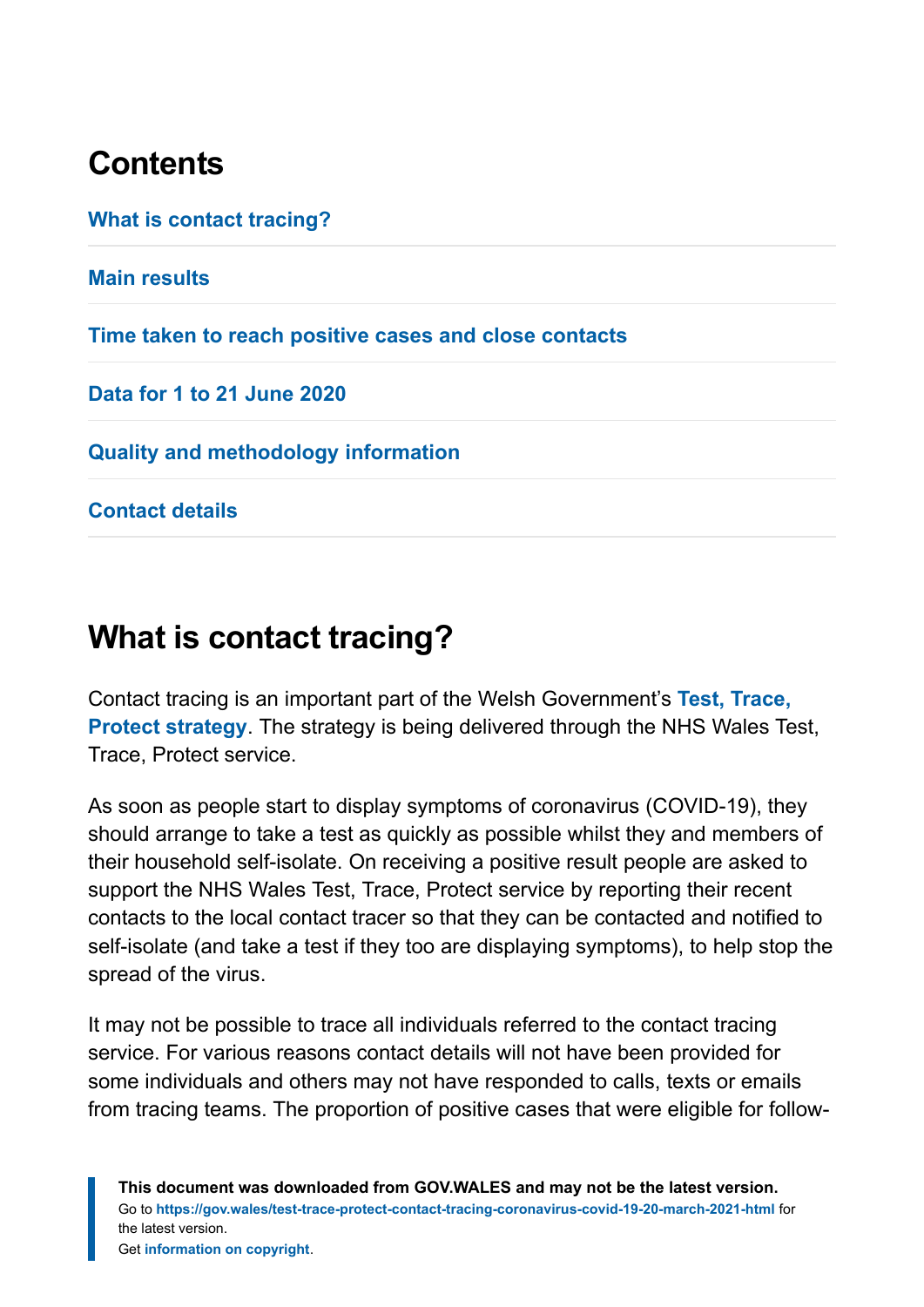up and that were reached only include those cases that were successfully reached but does not include those cases where local tracers have made an attempt, but failed, to contact.

For cases in halls of residence, students may have been contacted by text or by their university to advise them to isolate and not by the local contact tracing team. This type of activity is not captured in the contact tracing data.

The data in this release is management information collected as part of the contact tracing process. The figures reflect the data recorded in the contact tracing system and not any contact tracing activity that may have taken place outside of the typical tracing process. The data has not been collected for official statistics purposes which means it has not undergone the same level of quality assurance as official statistics and will be subject to future revisions. We are publishing this to provide a weekly summary of contact tracing activity in Wales during the coronavirus (COVID-19) pandemic.

Following the identification of a data quality issue around the uploading process of school 'bubble' contacts into the contact tracing system, we excluded all school data from the timeliness measures published in the release published Thursday 18 March. This was due to the issue impacting the measures for time taken to reach close contacts resulting in figures which we believe to be misleading. This approach also removed a small number of school contacts that would be eligible for follow up from the timeliness measures.

Following further data quality checks and discussions with local contact tracing teams, school "bubble" data has been excluded from the close contacts statistics presented in this release from this week and historical data has been updated to reflect this change. We have made this change to ensure transparency and more clearly reflect the performance of the contact tracing system in Wales.

School "bubble" contacts aren't subject to formal contact tracing process as they are contacted directly by their school and provided the necessary public health and isolation guidance, for this reason, we have excluded these contacts from the close contacts statistics presented in this release. Positive cases will most likely have close contacts outside of their bubble which have been generated in school which will be communicated to local contact tracing teams and will be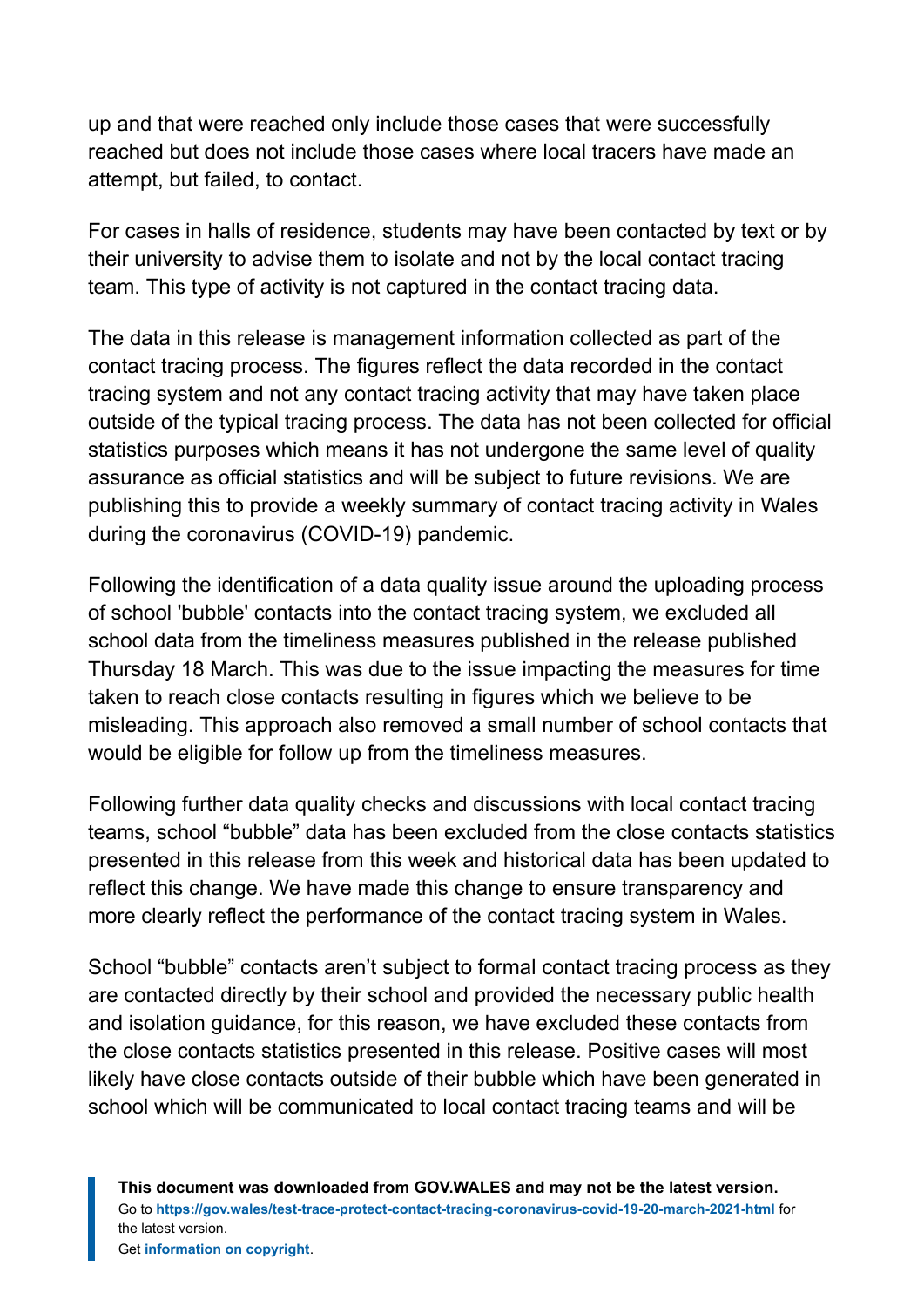eligible for follow up, these contacts remain in the statistics presented in this release.

The data presented for close contacts in charts 2 and 4 and in the associated tables for this release, has been updated to reflect the exclusion of school "bubbles" and therefore comparisons can be made with historical data. Data presented in this release is broadly comparable with previous publications though we advise against direct comparisons with weeks beginning 31 January and 7 February 2021 where the issues in the school 'bubble' data have had the most effect and the week beginning 7 March 2021 where all school contacts were removed while we investigated a data quality issue.

# <span id="page-3-0"></span>**Main results**

In the latest week (14 to 20 March 2021):

- of the 1,295 positive cases that were eligible for follow-up, 1,279 (99%) were reached and asked to provide details of their recent contacts
- of the 4,352 close contacts that were eligible for follow-up, 4,179 (96%) were successfully contacted and advised accordingly, or had their case otherwise resolved

In total, since 21 June 2020:

- of the 171,812 positive cases that were eligible for follow-up, 171,195 (99.6%) were reached and asked to provide details of their recent contacts
- of the 392,592 close contacts that were eligible for follow-up, 370,578 (94%) were successfully contacted and advised accordingly, or had their case otherwise resolved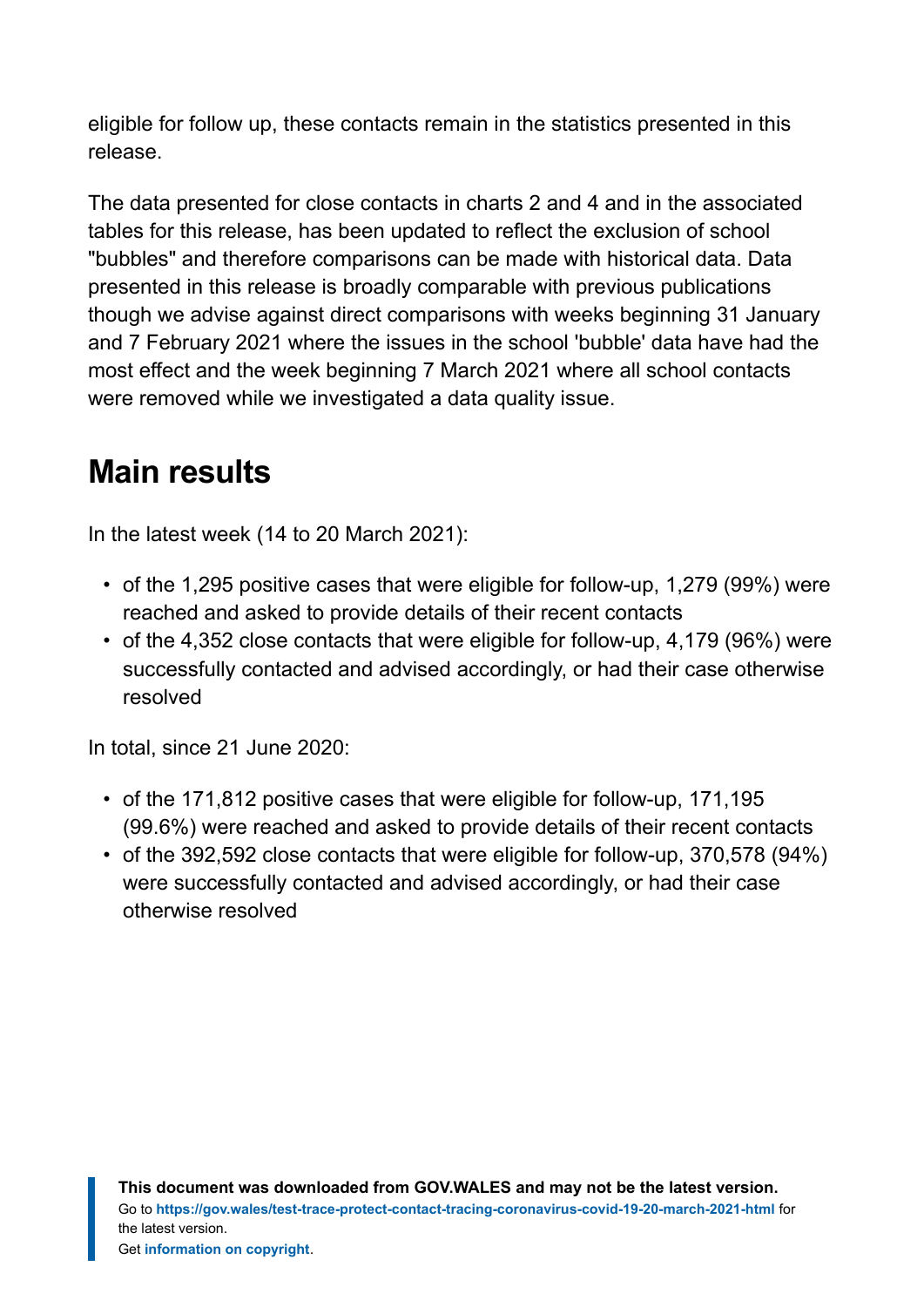#### **Table 1: Positive cases referred to the contact tracing system, up to 20 March 2021**

|                                                              | Latest week 14 to<br><b>20 March 2021</b> | <b>Cumulative total 21 June</b><br>2020 to 20 March 2021 |
|--------------------------------------------------------------|-------------------------------------------|----------------------------------------------------------|
| Eligible for follow-up by local<br>contract tracing teams    | 1,295                                     | 171,812                                                  |
| Not eligible for follow-up by local<br>contact tracing teams | 266                                       | 31,672                                                   |
| <b>Total</b>                                                 | 1,561                                     | 203,484                                                  |

Source: NHS Wales Informatics Service (NWIS)

Information on the types of cases not eligible for follow-up by local contact tracing teams is provided in the **[quality and methodology information](https://gov.wales/test-trace-protect-contact-tracing-coronavirus-covid-19-20-march-2021-html#section-67074) [section](https://gov.wales/test-trace-protect-contact-tracing-coronavirus-covid-19-20-march-2021-html#section-67074)**.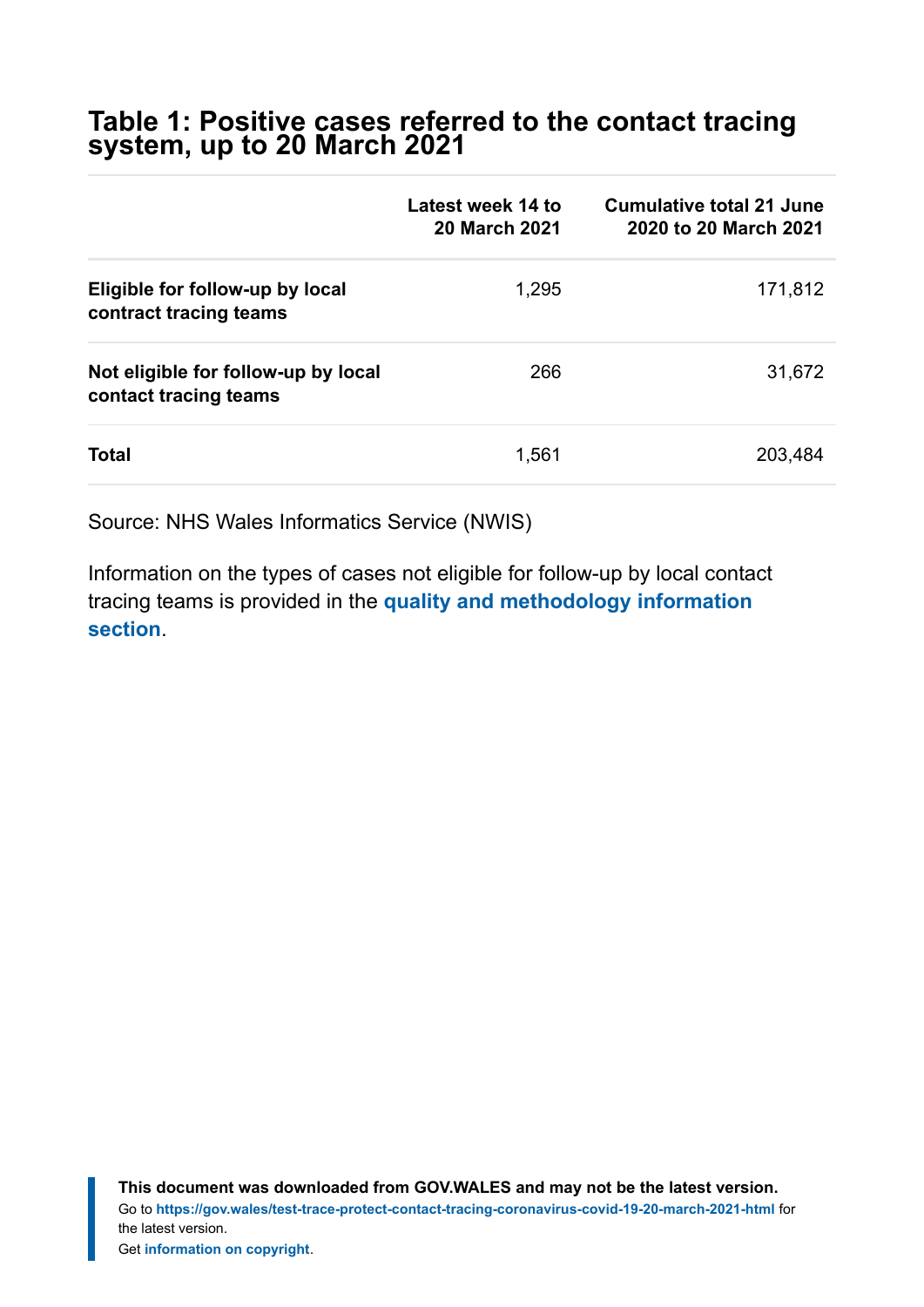### Chart 1: Positive cases eligible for follow-up by local contact tracing teams, up to 20 March 2021



Reached and asked to provide details of recent contacts ■ Not reached

Source: NHS Wales Informatics Service (NWIS)

#### **[Positive cases eligible for follow-up by local contact tracing teams, up to](https://gov.wales/sites/default/files/statistics-and-research/2021-03/test-trace-protect-contact-tracing-for-coronavirus-covid-19-up-to-20-march-2021-020.ods) [20 March 2021 \(MS Excel\)](https://gov.wales/sites/default/files/statistics-and-research/2021-03/test-trace-protect-contact-tracing-for-coronavirus-covid-19-up-to-20-march-2021-020.ods)**

#### **Table 2: People identified as close contacts, up to 20 March 2021**

|                                                              | Latest week 14 to<br><b>20 March 2021</b> | Cumulative total 21 June<br>2020 to 20 March 2021 |
|--------------------------------------------------------------|-------------------------------------------|---------------------------------------------------|
| Eligible for follow-up by local<br>contract tracing teams    | 4,352                                     | 392,592                                           |
| Not eligible for follow-up by local<br>contact tracing teams | 203                                       | 12,710                                            |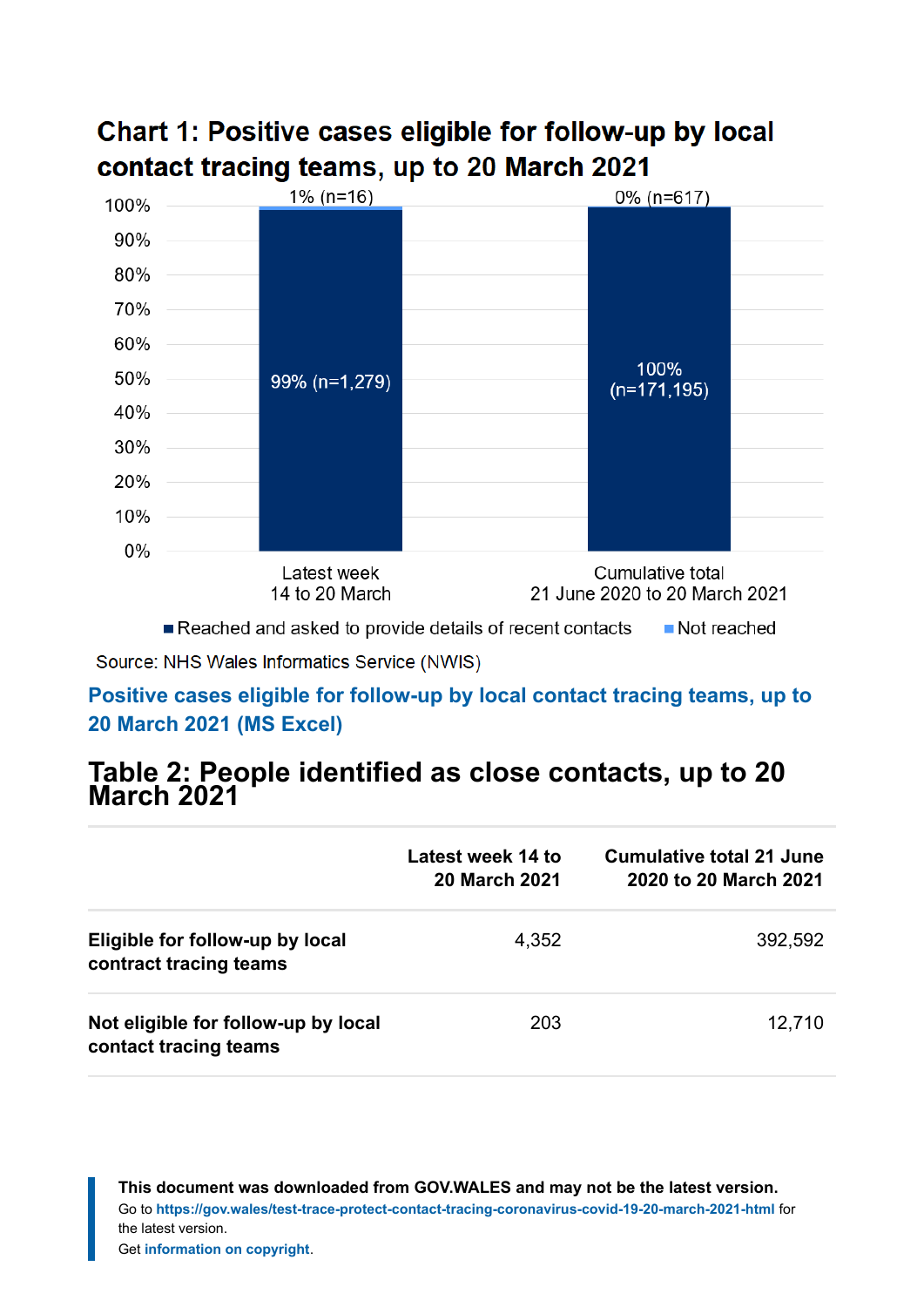|              | Latest week 14 to<br><b>20 March 2021</b> | <b>Cumulative total 21 June</b><br>2020 to 20 March 2021 |
|--------------|-------------------------------------------|----------------------------------------------------------|
| <b>Total</b> | 4.555                                     | 405,302                                                  |

Source: NHS Wales Informatics Service (NWIS)

These figures relate to all close contacts identified in the reporting period shown. Some may have been identified by positive cases referred to the contact tracing system prior to the reporting period. The figures may also include some close contacts eligible for follow-up by local contact tracing teams that were identified by positive cases escalated to regional teams for onward management.

### Chart 2: Close contacts eligible for follow-up by local contact tracing teams, up to 20 March 2021



- Not successfully contacted or resolved
- Successfully contacted and advised accordingly, or case otherwise resolved

Source: NHS Wales Informatics Service (NWIS)

#### **[Close contacts eligible for follow-up by local contact tracing teams, up to](https://gov.wales/sites/default/files/statistics-and-research/2021-03/test-trace-protect-contact-tracing-for-coronavirus-covid-19-up-to-20-march-2021-020.ods) [20 March 2021 \(MS Excel\)](https://gov.wales/sites/default/files/statistics-and-research/2021-03/test-trace-protect-contact-tracing-for-coronavirus-covid-19-up-to-20-march-2021-020.ods)**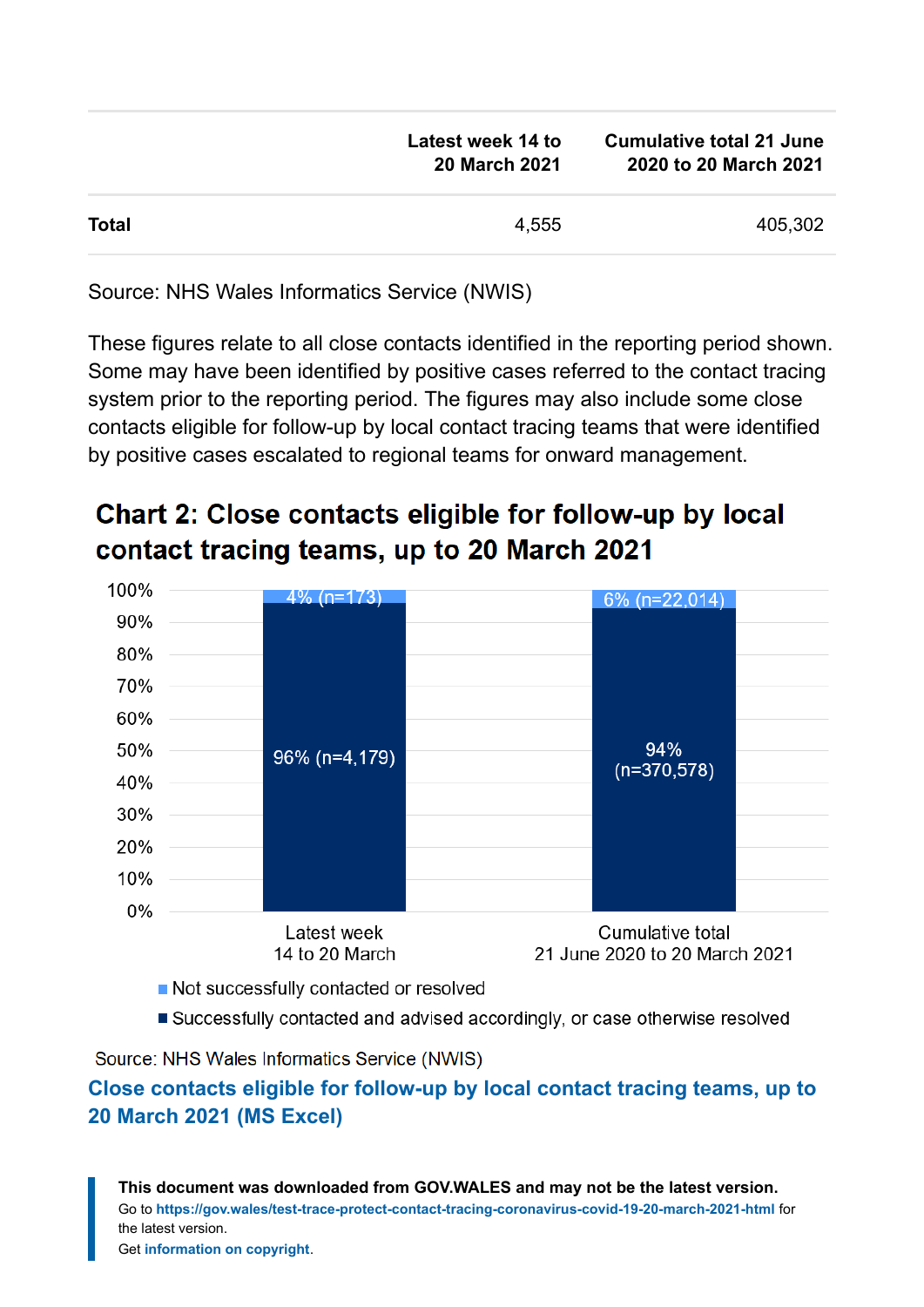### Chart 3: Daily positive cases eligible for follow-up by local contact tracing teams, up to 20 March 2021



**[up to 20 March 2021 \(MS Excel\)](https://gov.wales/sites/default/files/statistics-and-research/2021-03/test-trace-protect-contact-tracing-for-coronavirus-covid-19-up-to-20-march-2021-020.ods)**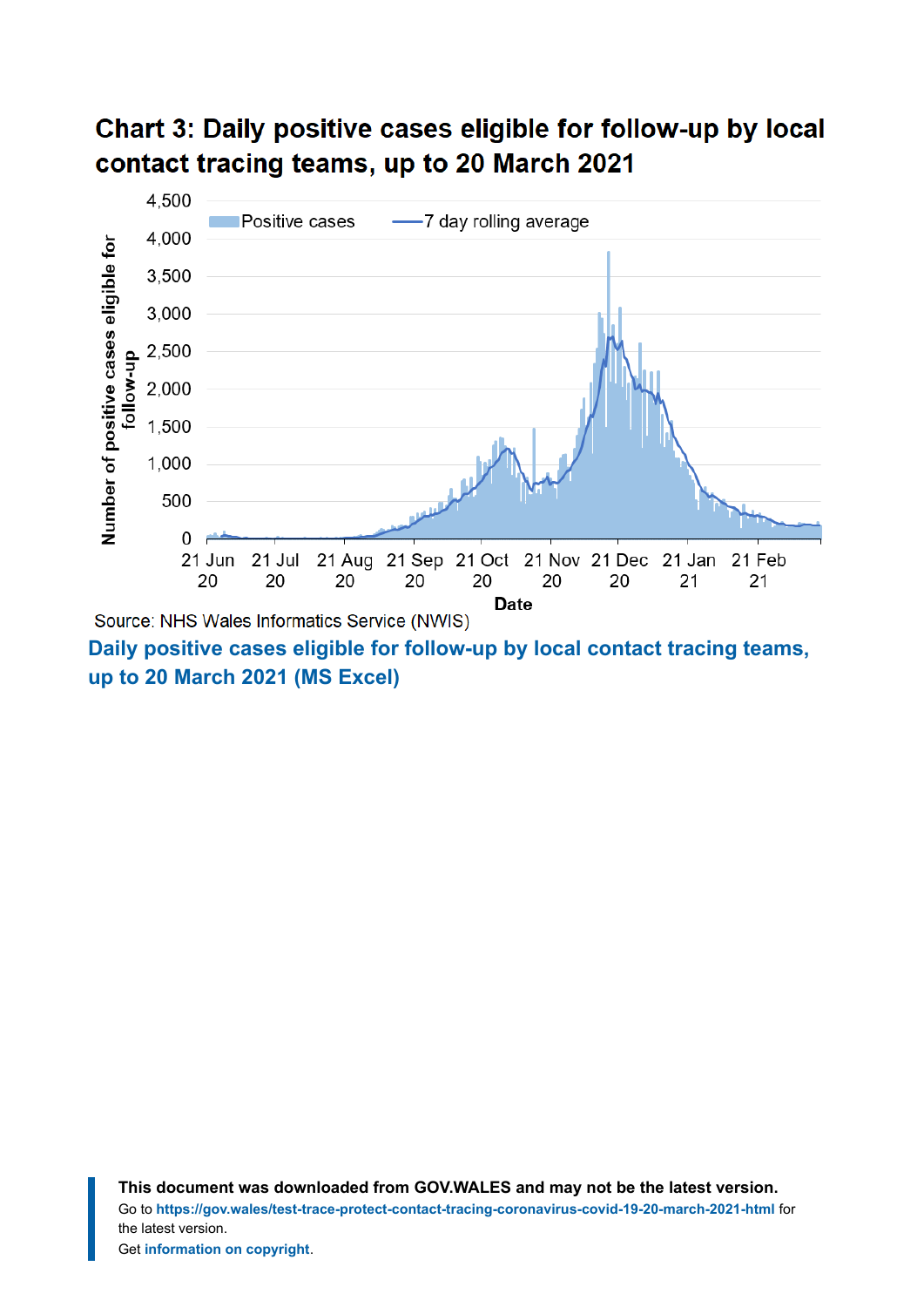### Chart 4: Daily close contacts eligible for follow-up by local contact tracing teams, up to 20 March 2021



#### **[Daily close contacts eligible for follow-up by local contact tracing teams,](https://gov.wales/sites/default/files/statistics-and-research/2021-03/test-trace-protect-contact-tracing-for-coronavirus-covid-19-up-to-20-march-2021-020.ods) [up to 20 March 2021](https://gov.wales/sites/default/files/statistics-and-research/2021-03/test-trace-protect-contact-tracing-for-coronavirus-covid-19-up-to-20-march-2021-020.ods) (MS Excel)**

Charts 3 and 4 represent the daily number of positive cases and close contacts eligible for follow up. The number of cases eligible for follow-up for recent weeks may change slightly compared to previous releases due to cases being flagged as not eligible following further investigation by contact tracing teams. More details on this process can be found in the **[quality and methodology](https://gov.wales/test-trace-protect-contact-tracing-coronavirus-covid-19-20-march-2021-html#section-67074) [information section](https://gov.wales/test-trace-protect-contact-tracing-coronavirus-covid-19-20-march-2021-html#section-67074)**.

Variation between days reflects difference in demand on the system (e.g. number of tests performed) with some days seeing more cases feeding through to contact tracing teams. A peak in positive cases or close contacts can occur as a result of: a backlog of cases from previous days, a large batch of test results being submitted, a new testing site opening or more testing capacity becoming available.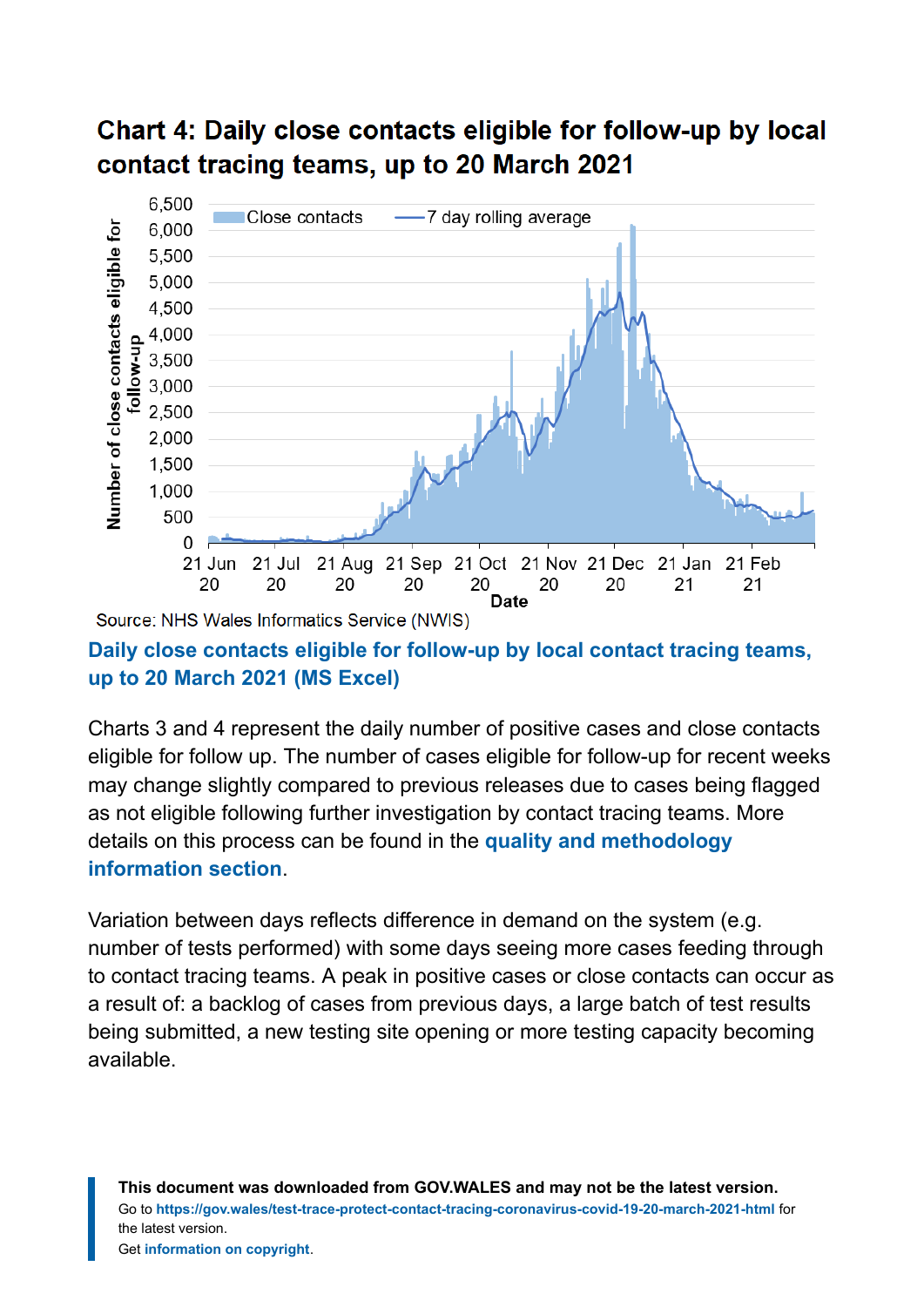# <span id="page-9-0"></span>**Time taken to reach positive cases and close contacts**

# **In the latest week (14 to 20 March 2021)**

#### **Positive cases**

- Of the 1,295 positive cases that were eligible for follow-up, 94% were reached within 24 hours of referral to the contact tracing system. This equates to 95% of those successfully reached being reached within 24 hours.
- 97% of positive cases that were eligible for follow-up were reached within 48 hours. This equates to 98% of those successfully reached being reached within 48 hours.

#### **Close contacts**

- Of the 4,352 close contacts that were eligible for follow-up, 82% were reached within 24 hours of being identified by a positive case. This equates to 85% of those successfully reached being reached within 24 hours.
- 86% of close contacts that were eligible for follow-up were reached within 48 hours of being identified by a positive case. This equates to 90% of those successfully reached being reached within 48 hours.
- From the time positive cases were referred to the contact tracing system, 55% of all close contacts that were eligible for follow-up were reached within 24 hours. This equates to 58% of those successfully reached being reached within 24 hours.
- From the time positive cases were referred to the contact tracing system, 80% of all close contacts that were eligible for follow-up were reached within 48 hours. This equates to 84% of those successfully reached being reached within 48 hours.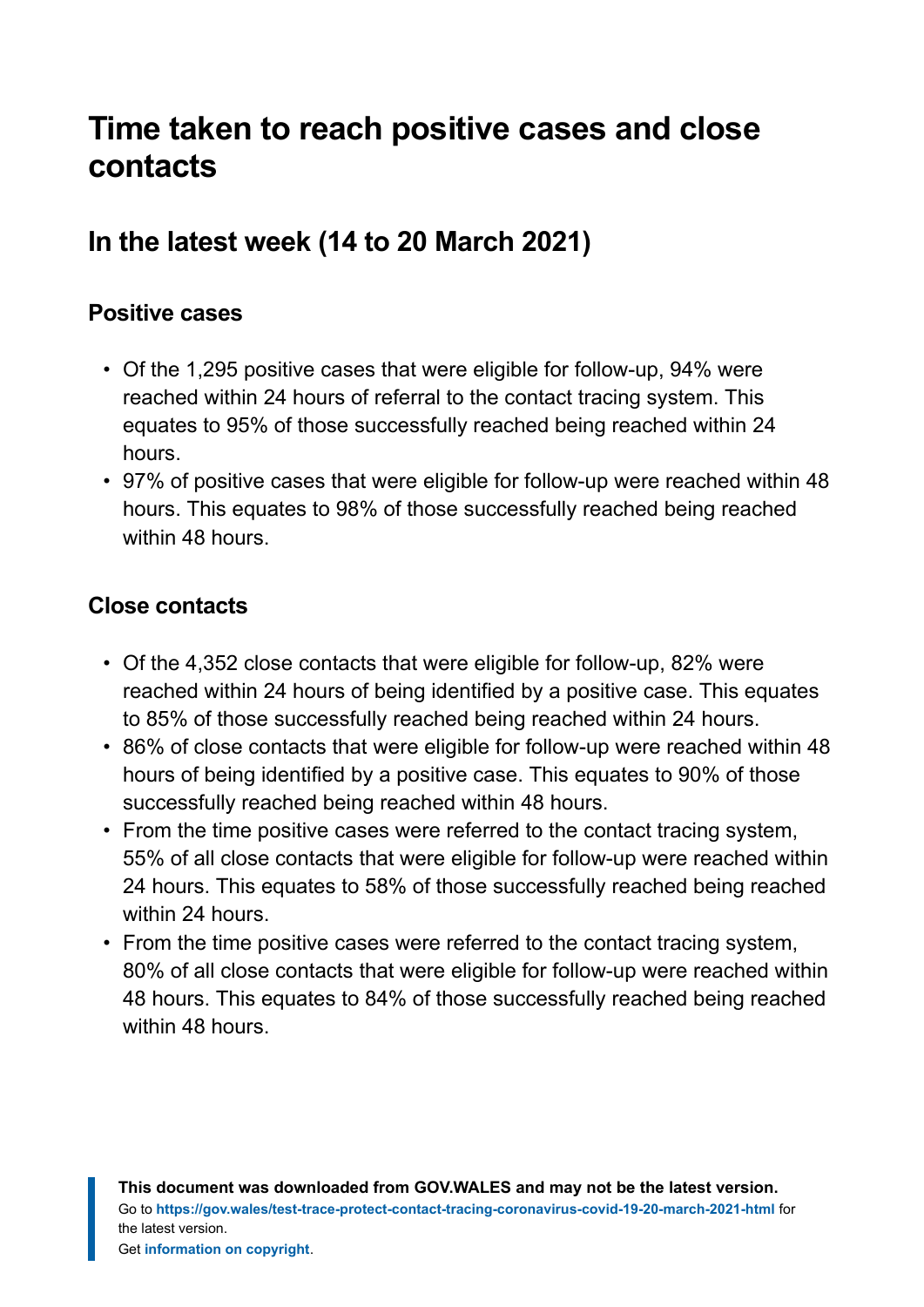# <span id="page-10-0"></span>**Data for 1 to 21 June 2020**

Early reporting, covering the first three weeks of contact tracing in Wales, was based on data reported by local and regional contact tracing teams prior to the introduction of the national digital system.

In Wales, during the period from 1 to 21 June 2020, 1,905 positive cases were referred to local and regional contact tracing teams. This resulted in 2,616 contacts identified for follow-up, of which 2,117 were successfully contacted and advised accordingly.

There will be a small amount of overlap in the reporting from the national digital system and the early reporting provided by local and regional contact tracing teams. For this reason we would not recommend combining figures from the two different reporting streams. Cumulative reporting in this and future versions of this release will focus on data from 21 June 2020.

# <span id="page-10-1"></span>**Quality and methodology information**

# **Data source**

This data is management information provided to the Welsh Government by the NHS Wales Informatics Service. We are publishing this to provide a weekly summary of contact tracing activity in Wales during the coronavirus (COVID-19) pandemic. This data has not undergone the same level of quality assurance as official statistics and the data may be subject to future revisions.

Data included in this release was extracted from the contact tracing system at 11:45 on 23 March 2021. This extract was taken 3 days after the end of the reporting period in order to capture follow-up activity relating to cases referred towards the end of the reporting period.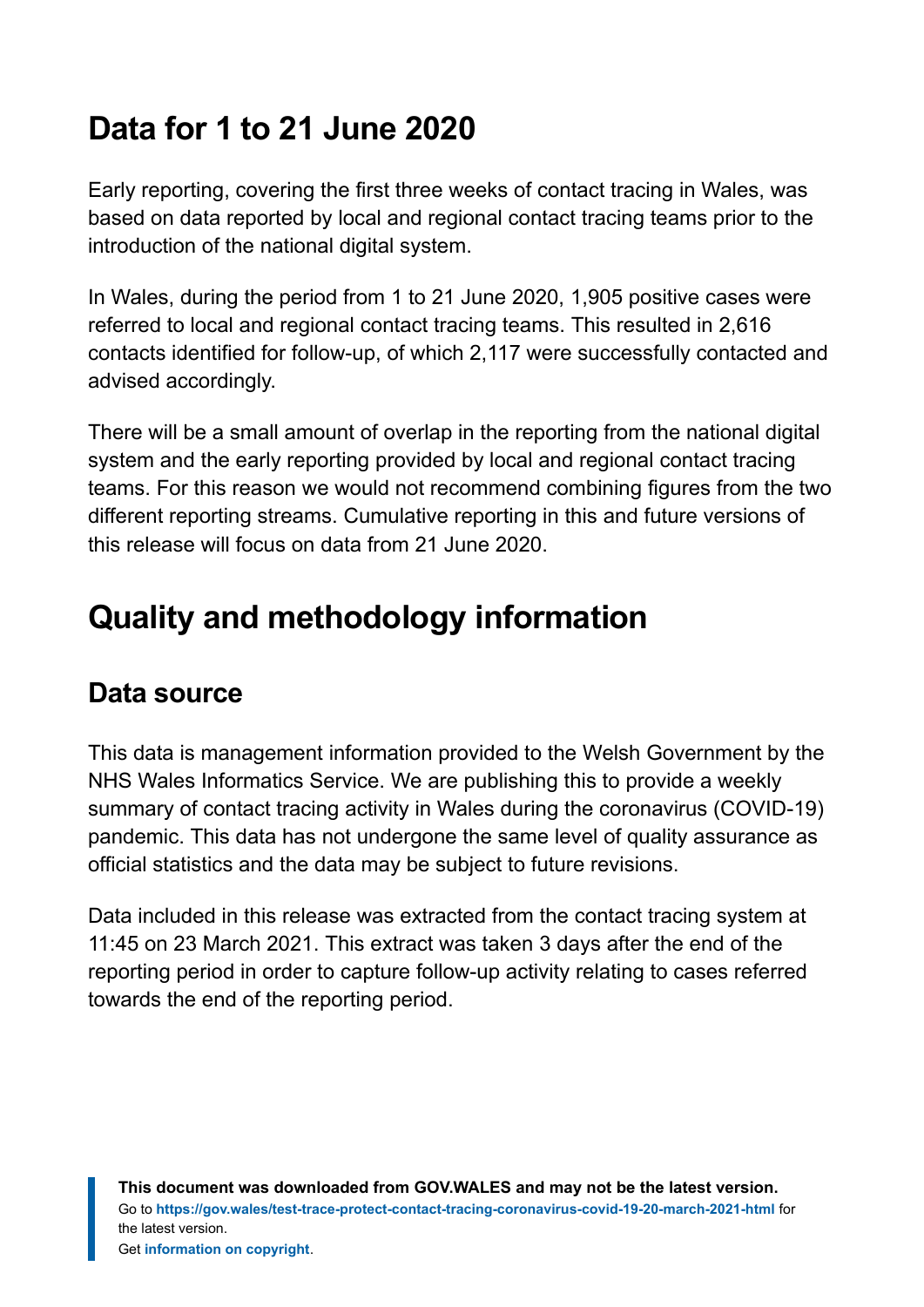# **Positive cases and close contacts not eligible for followup**

The majority of cases not eligible for follow-up by local contact tracers occur in closed settings such as hospitals, care homes and prisons. These cases are escalated to regional teams for onward management.

Data included in this release was extracted from the contact tracing system at 12:50 on 16 March 2021. This extract was taken 3 days after the end of the reporting period in order to capture follow-up activity relating to cases referred towards the end of the reporting period.

# **Time taken to reach positive cases and close contacts**

Following the identification of a data quality issue around the uploading process of school 'bubble' contacts into the contact tracing system, we excluded all school data from the timeliness measures published in the release published Thursday 18 March. This was due to the issue impacting the measures for time taken to reach close contacts resulting in figures which we believe to be misleading. This approach also removed a small number of school contacts that would be eligible for follow up from the timeliness measures.

Following further data quality checks and discussions with local contact tracing teams, school "bubble" data has been excluded from the close contacts statistics presented in this release from this week and historical data has been updated to reflect this change. We have made this change to ensure transparency and more clearly reflect the performance of the contact tracing system in Wales.

School "bubble" contacts aren't subject to formal contact tracing process as they are contacted directly by their school and provided the necessary public health and isolation guidance, for this reason, we have excluded these contacts from the close contacts statistics presented in this release. Positive cases will most likely have close contacts outside of their bubble which have been generated in school which will be communicated to local contact tracing teams and will be eligible for follow up, these contacts remain in the statistics presented in this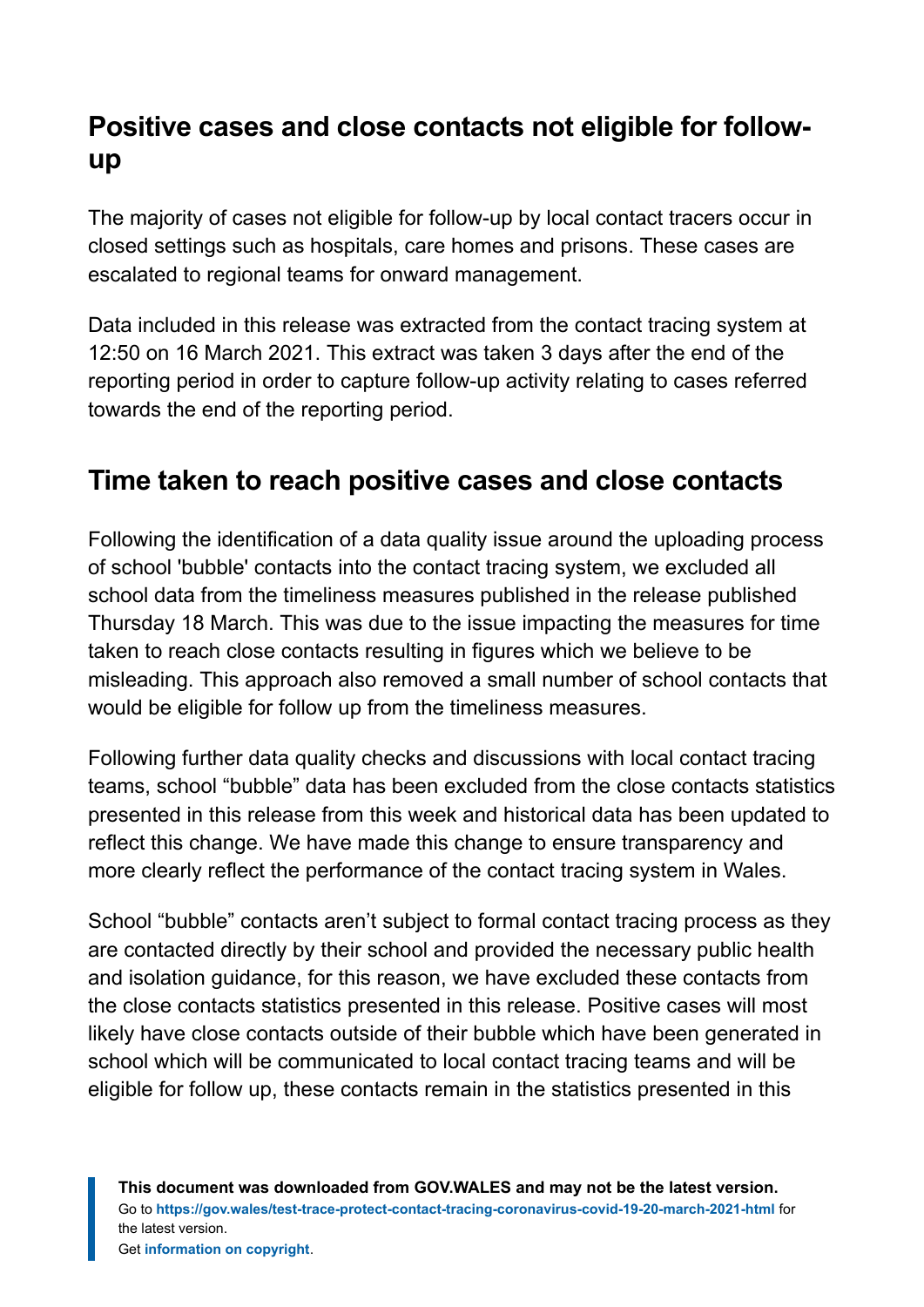release.

Information and guidance on how schools and settings can continue to make their sites as safe as possible for staff and learners, including school "bubbles" is outlined in the **[Operational guidance for schools and settings](https://gov.wales/operational-guidance-schools-and-settings-12-april-html)**

For positive cases, the time taken to reach them measures the time between the case being referred to the contact tracing system and them being successfully contacted. For close contacts there are two measures. The first looks at the time between the close contact being identified by a positive case and them being successfully contacted. The second looks at the difference between the positive cases that identified them being referred to the contact tracing system and when the close contact was successfully contacted.

The latter measure for close contacts excludes a small number that could not be linked back to the positive case that identified them.

- successful phone call record (including initial phone call from contact tracers to invite cases and contacts to complete the e-form)
- completion of the contact interview
- first daily check-up
- close contacts or other exposures being entered into the contact tracing system (for positive cases only)
- case marked as 'resolved'

These events have been chosen as they all indicate that a contact tracer has successfully been in touch with the individual. The range of events is necessary because phone call records do not exist for all positive cases and close contacts. This may arise, for example, where multiple cases live in the same household and the information is captured through a single phone call, rather than one for each individual.

# **Further quality and methodology information**

Close contacts 'otherwise resolved' covers a small number of instances where the same contact is identified by multiple positive cases concurrently. On these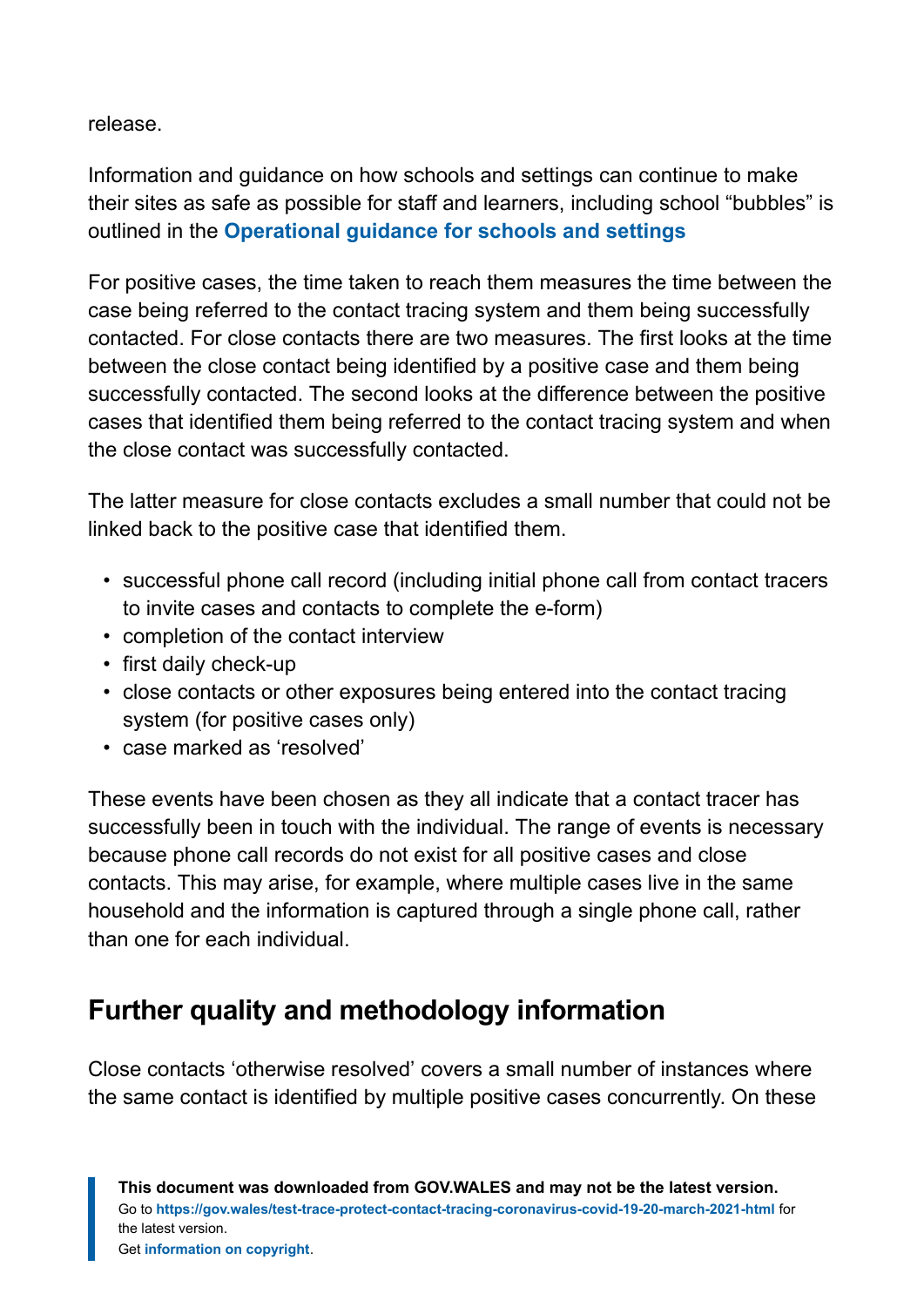occasions, contact tracing teams will work from a single record relating to that contact and mark the additional records as resolved.

The number of cases referred for contact tracing is different to the number of new cases published by Public Health Wales. These sources of data are not directly comparable due to differences in timing and the level of validation carried out, as cases submitted to the contact tracing system need to be handled manually by contact tracing teams.

From the 4 March 2021 publication, data for travellers arriving from outside the UK's Common Travel Area is no longer included in the figures presented in this release and has been removed retrospectively from historic data. Compared to the data as it was published on 25 February 2021, this has resulted in a small reduction in the number of index cases and close contacts in the data published on 4 March 2021 as these arriving international travellers represented less than 3% of the weekly cases. These citizens are isolating due to their travel and to avoid any potential transmission of variants of concern. As such they are subject to a separate managed **[quarantine process](https://gov.wales/how-isolate-when-you-travel-wales-coronavirus-covid-19)**. If an arriving international traveller subsequently tests positive, they will then become an index case and therefore be subject to the full contact tracing process and appear in the statistics presented.

On 17 December, the NHS Wales Test Trace Protect (TTP) service rolled out a new function aimed at giving people the ability to provide details of their close contacts via a new e-form. Cases receive an initial phone call from contact tracers to invite them to complete the e-form and this call is defined as a successful contact. This information is included in the data shown in this release and will have an impact on the overall percentage of both positive cases and contacts successfully contacted, and the percentage of positive cases and contacts reached within 24 and 48 hours. Due to the reduction in positive cases in Wales and therefore, lower numbers of cases and contacts currently requiring contact tracing, most local contact tracing teams are prioritising phone calls over the use of the e-form. This means that e-forms will account for very small numbers within the data presented in this publication. We continue to work with colleagues to monitor use of the e-form within the contact tracing system.

Data for contact tracing via the NHS COVID-19 App is published by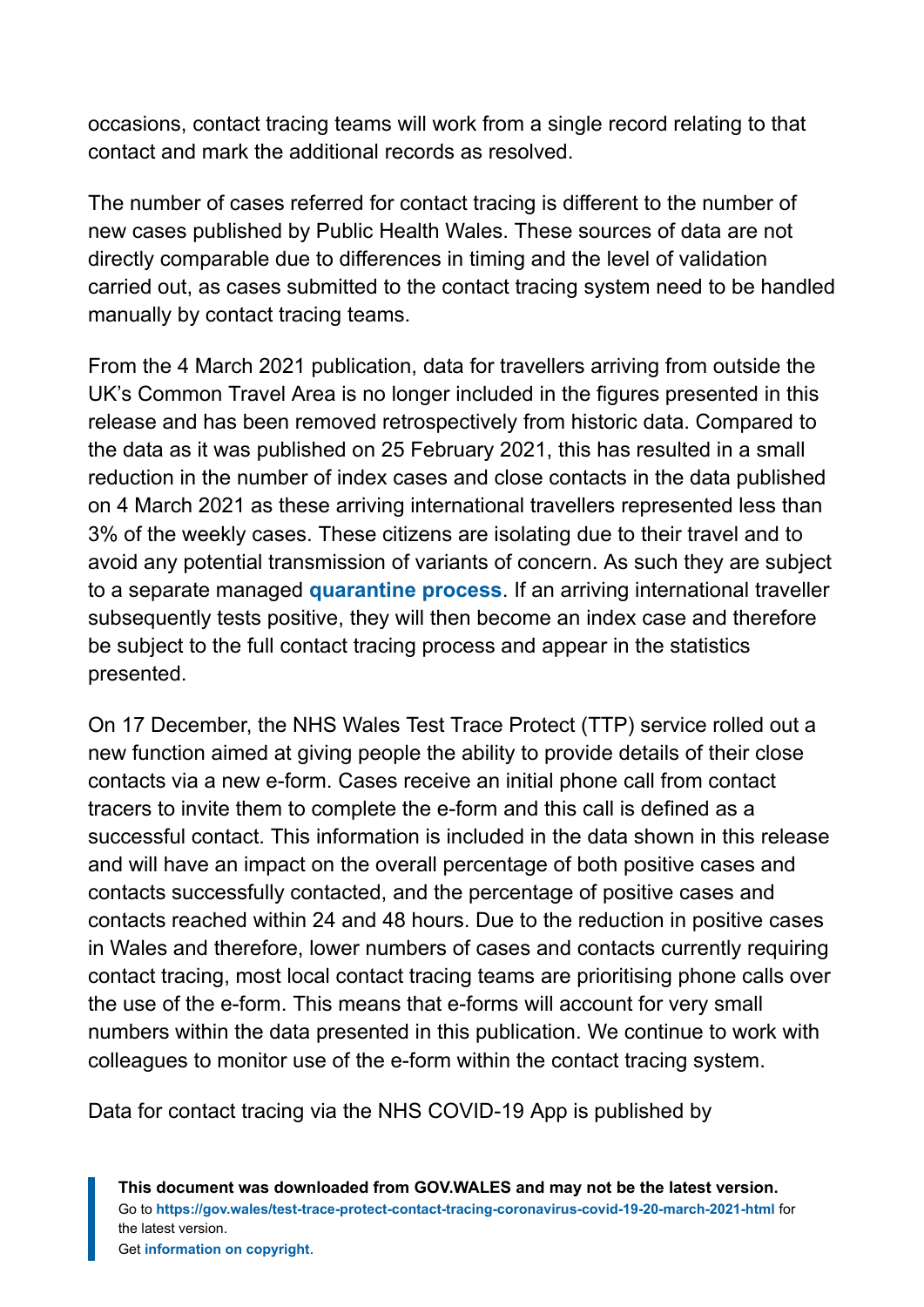The Department of Health and Social Care and includes data on users who have completed the symptom checker, test results received, users notified to selfisolate and check in events that have taken place. Latest published data and more information on this can be found at: **[What data is available about how](https://faq.covid19.nhs.uk/article/KA-01367) [the NHS COVID-19 app is being used?](https://faq.covid19.nhs.uk/article/KA-01367)**

### **National Statistics status**

These statistics are not National Statistics. However, as far as has been practicable, they have been collected and validated in accordance with the pillars and principles within the **[Code of Practice for Statistics](https://code.statisticsauthority.gov.uk/)**. We continue to develop the data collection and quality assurance process to improve the data.

These statistics have been produced quickly in response to developing world events.

# **Well-being of Future Generations Act**

The Well-being of Future Generations Act 2015 is about improving the social, economic, environmental and cultural wellbeing of Wales. The Act puts in place seven wellbeing goals for Wales. These are for a more equal, prosperous, resilient, healthier and globally responsible Wales, with cohesive communities and a vibrant culture and thriving Welsh language. Under section (10)(1) of the Act, the Welsh Ministers must (a) publish indicators ('national indicators') that must be applied for the purpose of measuring progress towards the achievement of the wellbeing goals, and (b) lay a copy of the national indicators before Senedd Cymru. The 46 national indicators were laid in March 2016.

Information on the indicators, along with narratives for each of the well-being goals and associated technical information is available in the **[Well-being of](https://gov.wales/wellbeing-wales) [Wales report](https://gov.wales/wellbeing-wales)**.

Further information on the **[Well-being of Future Generations \(Wales\) Act](https://gov.wales/well-being-future-generations-wales-act-2015-guidance) [2015](https://gov.wales/well-being-future-generations-wales-act-2015-guidance)**.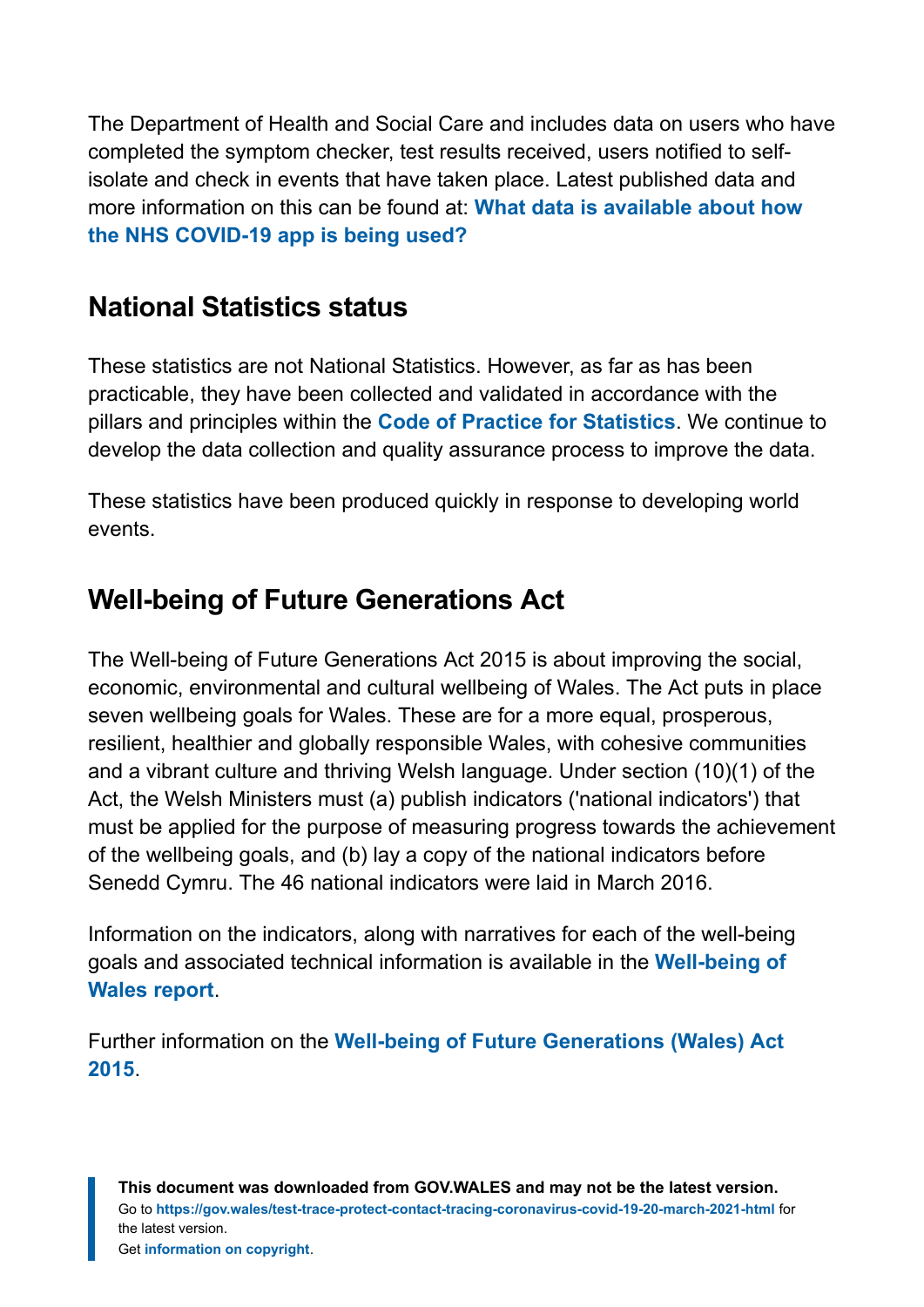The statistics included in this release could also provide supporting narrative to the national indicators and be used by public services boards in relation to their local well-being assessments and local wellbeing plans.

### **Next update**

This is currently a weekly statistical release. It will be published at 09:30 am every Thursday. We will review the frequency in line with changing user need.

The next release will be on Thursday 1 April 2021.

### **We want your feedback**

We welcome any feedback on any aspect of these statistics which can be provided by email to **[kas.covid19@gov.wales](mailto:KAS.COVID19@gov.wales)**.

# <span id="page-15-0"></span>**Contact details**

Statistician: Alex Fitzpatrick (for queries about the data) Telephone: 0300 025 9016 Email: **[kas.covid19@gov.wales](mailto:kas.covid19@gov.wales)**

Media: 0300 025 8099

SFR 89/2021